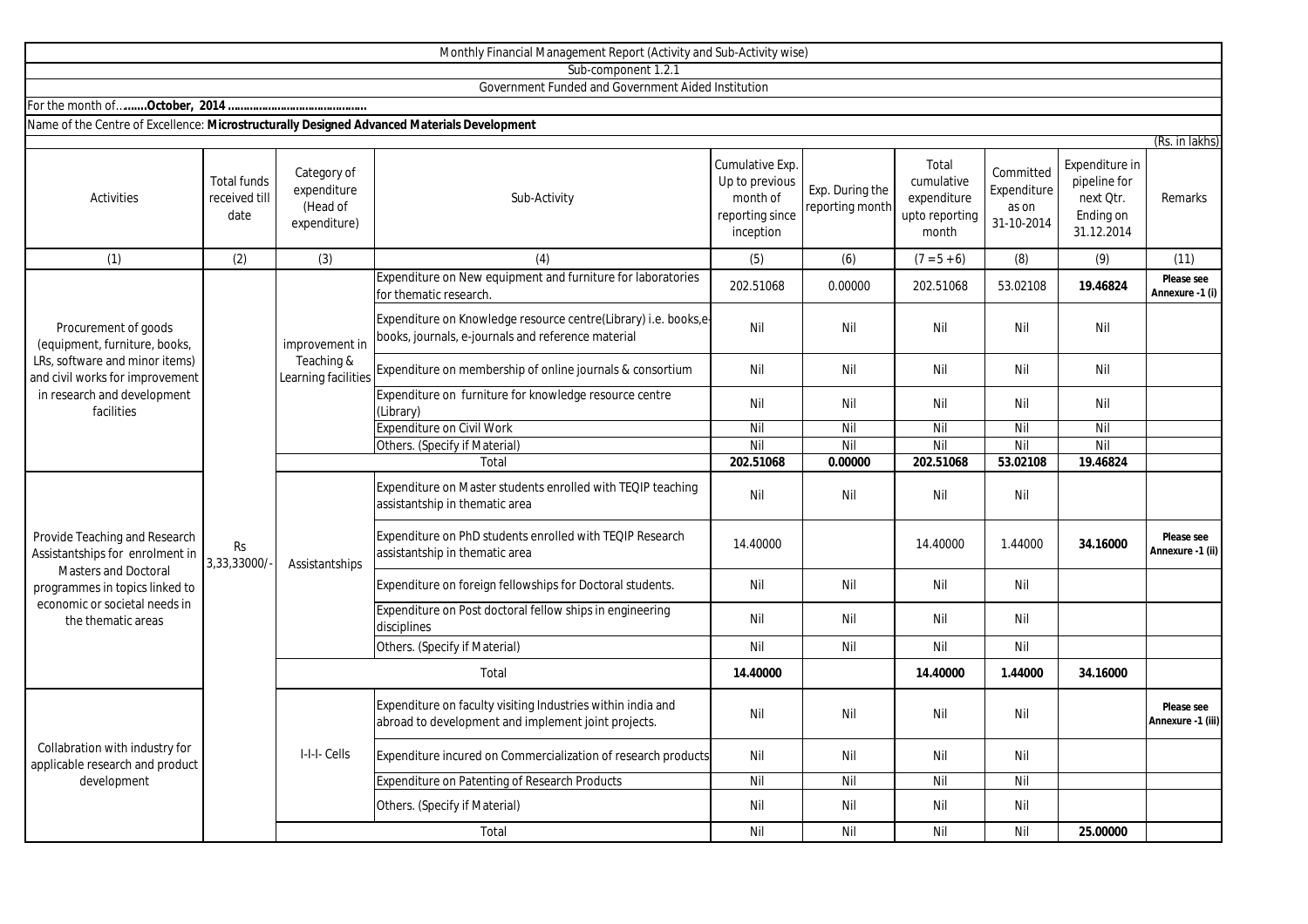| <b>Activities</b>                                                                                                                               | <b>Total funds</b><br>received till<br>date | Category of<br>expenditure<br>(Head of<br>expenditure) | Sub-Activity                                                                                                                                   | Cumulative Exp.<br>Up to previous<br>month of<br>reporting since<br>inception | Exp. During the<br>reporting month | Total<br>cumulative<br>expenditure<br>upto reporting<br>month | Committed<br>Expenditure<br>as on<br>31-10-2014 | Expenditure in<br>pipeline for<br>next Qtr.<br>Ending on<br>31.12.2014 | Remarks                        |
|-------------------------------------------------------------------------------------------------------------------------------------------------|---------------------------------------------|--------------------------------------------------------|------------------------------------------------------------------------------------------------------------------------------------------------|-------------------------------------------------------------------------------|------------------------------------|---------------------------------------------------------------|-------------------------------------------------|------------------------------------------------------------------------|--------------------------------|
| National / International<br>collabration for Research and<br>Development activities with<br>Academic Institutions and<br>R<br>& D organisations |                                             | R&D                                                    | Expenditure on Securing sponsored projects and Consultancy<br>assignments                                                                      | Nil                                                                           | Nil                                | Nil                                                           | Nil                                             |                                                                        |                                |
|                                                                                                                                                 |                                             |                                                        | Expenditure on Publication of research papers in peer reviewed<br>iournals                                                                     | Nil                                                                           | Nil                                | Nil                                                           | Nil                                             |                                                                        |                                |
|                                                                                                                                                 |                                             |                                                        | Expenditure incured on Commercialization of research products                                                                                  | Nil                                                                           | Nil                                | Nil                                                           | Nil                                             |                                                                        |                                |
|                                                                                                                                                 |                                             |                                                        | Expenditure on Patenting of Research Products                                                                                                  | Nil                                                                           | Nil                                | Nil                                                           | Nil                                             |                                                                        |                                |
|                                                                                                                                                 |                                             |                                                        | Expenditure on amount paid to Consultant for participation in<br>Research & Development and for delivering expert lectures                     | Nil                                                                           | Nil                                | Nil                                                           | Nil                                             |                                                                        | Please see<br>Annexure -1 (iv) |
|                                                                                                                                                 |                                             |                                                        | Expenditure on faculty visiting Industries within india and<br>abroad to development and implement joint projects.                             | Nil                                                                           | Nil                                | Nil                                                           | Nil                                             |                                                                        |                                |
|                                                                                                                                                 |                                             |                                                        | Expenditure on characterization of sample of R & D projects                                                                                    | Nil                                                                           | Nil                                | Nil                                                           | Nil                                             |                                                                        |                                |
|                                                                                                                                                 |                                             |                                                        | Expenditure on Presentation of paper in International Seminar,<br>Conference etc. by Doctoral students                                         | 3.26458                                                                       | 2.11132                            | 5.37590                                                       | Nil                                             |                                                                        |                                |
|                                                                                                                                                 |                                             |                                                        | Others. (Specify if Material)                                                                                                                  | Nil                                                                           | Nil                                | Nil                                                           | Nil                                             |                                                                        |                                |
|                                                                                                                                                 |                                             | Total                                                  |                                                                                                                                                | 3.26458                                                                       | 2.11132                            | 5.37590                                                       | <b>Nil</b>                                      | 44.62410                                                               |                                |
| Enhancing research competence<br>of faculty and knowledge sharing<br>in thematic areas, both within<br>India and abroad                         |                                             | <b>FSD</b>                                             | Expenditure on faculty training for enhancement of Research<br>competence in thematic areas                                                    | 0.78924                                                                       | 2.79604                            | 3.58528                                                       | Nil                                             |                                                                        | Please see<br>Annexure -1 (v)  |
|                                                                                                                                                 |                                             |                                                        | Expenditure incurred on Participation by faculty in seminars,<br>conferences, workshops and Continuing Education Programes<br>(CEPs) etc.      | Nil                                                                           | Nil                                | Nil                                                           | Nil                                             |                                                                        |                                |
|                                                                                                                                                 |                                             |                                                        | Expenditure on Organizing thematic area training programmes,<br>workshops, seminars, conferences and Continuing Education<br>Programmes (CEPs) | Nil                                                                           | Nil                                | Nil                                                           | Nil                                             |                                                                        |                                |
|                                                                                                                                                 |                                             |                                                        | Expenditure on staff development                                                                                                               | Nil                                                                           | Nil                                | Nil                                                           | Nil                                             |                                                                        |                                |
|                                                                                                                                                 |                                             |                                                        | Expenditure on seed grant to researchers to venture into new<br>directions within the specified theme.                                         | Nil                                                                           | Nil                                | Nil                                                           | Nil                                             |                                                                        |                                |
|                                                                                                                                                 |                                             |                                                        | Others. (Specify if Material)                                                                                                                  | Nil                                                                           | Nil                                | Nil                                                           | Nil                                             |                                                                        |                                |
|                                                                                                                                                 |                                             |                                                        | Total                                                                                                                                          | 0.78924                                                                       | 2.79604                            | 3.58528                                                       | <b>Nil</b>                                      | 46.41472                                                               |                                |
| Incremental operating cost                                                                                                                      |                                             | <b>IOC</b>                                             |                                                                                                                                                |                                                                               | 0.09718                            | #VALUE!                                                       | 0.00000                                         | #VALUE!                                                                | Please see<br>Annexure -1 (vi) |
| <b>GRAND TOTAL</b>                                                                                                                              |                                             |                                                        | #VALUE!                                                                                                                                        | 5.00454                                                                       | #VALUE!                            | 54.46108                                                      | #VALUE!                                         |                                                                        |                                |